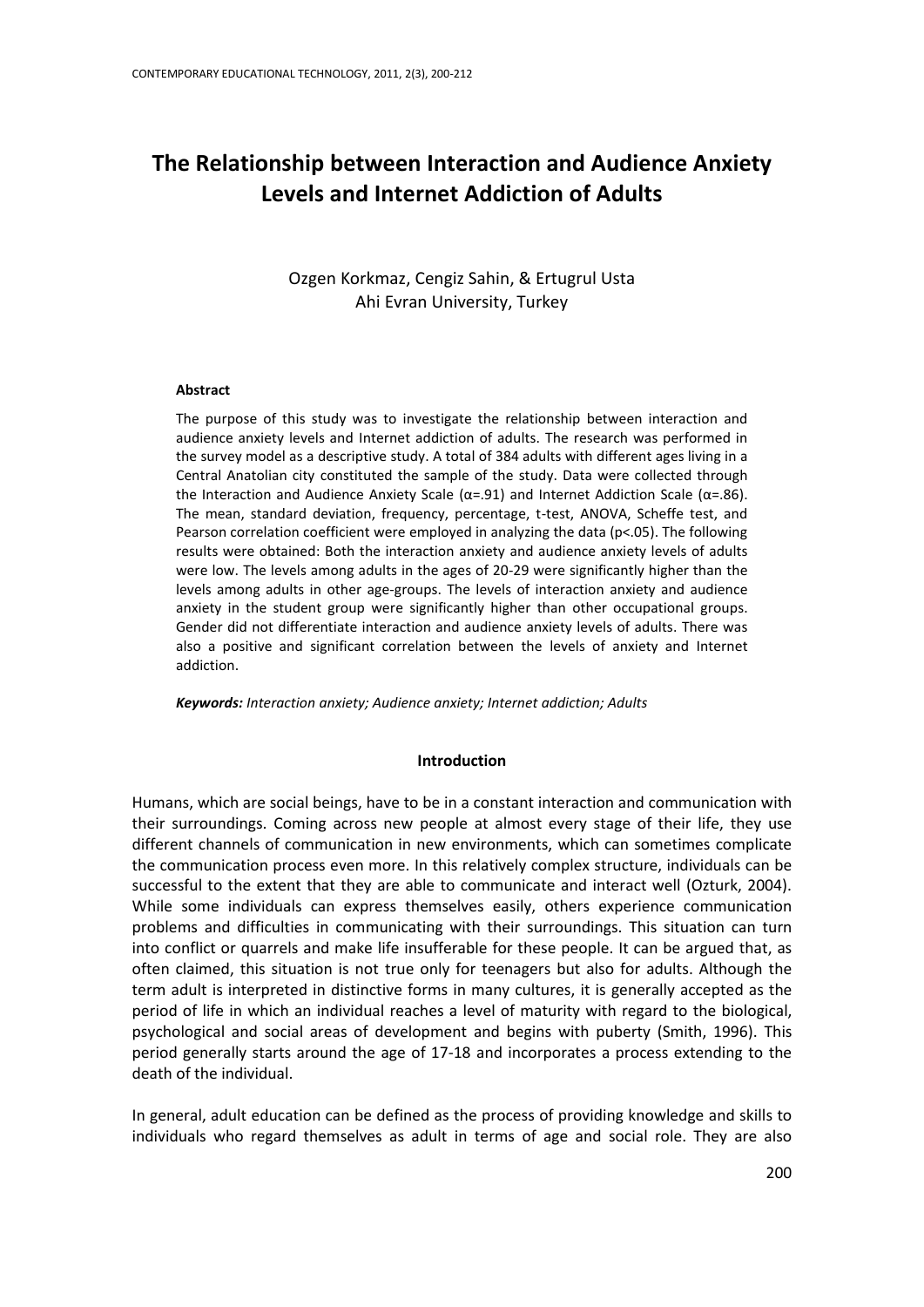conscious of being responsible for their own life, in parallel to their interest and needs in daily or professional life (Merriam & Brockett, 1996). When the respective literature is looked through, it is seen that adult education practices are mostly associated with the concepts of schooling and development. It is usually carried out in informal education institutions, such as businesses, continuing education practices at the level of secondary and higher education, institutions of distance education, vocational education courses and public education centers (Koc, Tas, Ozkan & Yilmaz, 2009). In such modes of education, training in utilizing leisure time or improving dexterities is given. Interpersonal communication is something that requires close attention in the adult education process.

Interpersonal communication difficulties may have numerous reasons which can include those stemming from the individual and his/her surrounding. Social anxiety may be the most important of all these reasons (Ozturk, 2004). The environment is as effective as heredity in the shaping of social anxiety (Yuksel, 1995). Anxiety is a condition of being stimulated that manifests itself in the physical, emotional and mental changes that a person experiences when encountering a stimulant. Anxiety can be identified as an unpleasant emotional condition characterized by a feeling of the possibility of a danger to be faced, discomfort, tension and fear (Oktem, 1981). Once the intensity and persistence of anxiety increases, it appears as a problem for people (Cuceloglu, 1997). Normal levels of anxieties help individuals to desire, decide, produce energy in the direction of decisions taken, and in terms of using this energy to improve their performance; but if the anxiety that the individual experiences is quiet intense, then the efficient use of his/her energy, the direction of his/her focus and the power to do the work that he/she is required to do is hindered (Aydin & Dilmac, 2004). According to Leary and Kowalski (1995), anxiety can be defined as an emotional condition in which the feeling of impotence that is perceived during preparation for a sensed danger is experienced.

Adults can experience various anxiety situations depending on both causes in the daily life process and stemming from workload. It can be argued that the anxieties experienced by adults arise from the lack of social skills; people feel anxious about stepping into social environments because they lack the necessary social skills. This situation affects individuals' lives and their accomplishments. Likewise, it can be said that the levels of perception of individuals with high social anxiety with respect to how they are perceived and assessed by others affect their anxiety level. In this case, individuals are motivated regarding the making of certain impressions on the people that they interact with (Ozturk, 2004).

Interpersonal interaction and relationships are separated into two aspects: dependent and independent. The social anxiety arising from dependent relationships is mostly related to shyness and shamefacedness (Ozturk, 2004). The term 'interaction anxiety' is used for social anxiety stemming from dependent relationships. On the other hand, the term 'audience anxiety' is generally used for social anxieties such as speaking anxiety, stage fright and performance anxiety that can be counted among the anxieties emerging from independent relationships (Leary, 1983). Human beings intend to establish a harmonious relationship with the social environment in which they live by communicating. When it is considered that the communication process, a social process, is a vital necessity, it can be argued that adult education is important in eliminating both social anxiety and interaction as well as various types of audience anxieties that are present in people or can emerge in the future. These anxieties generally depend on family and the form of upbringing (Bruch, Heimberg, Berger, & Collins, 1989). This situation, which can result in negative attributes, harmful habits and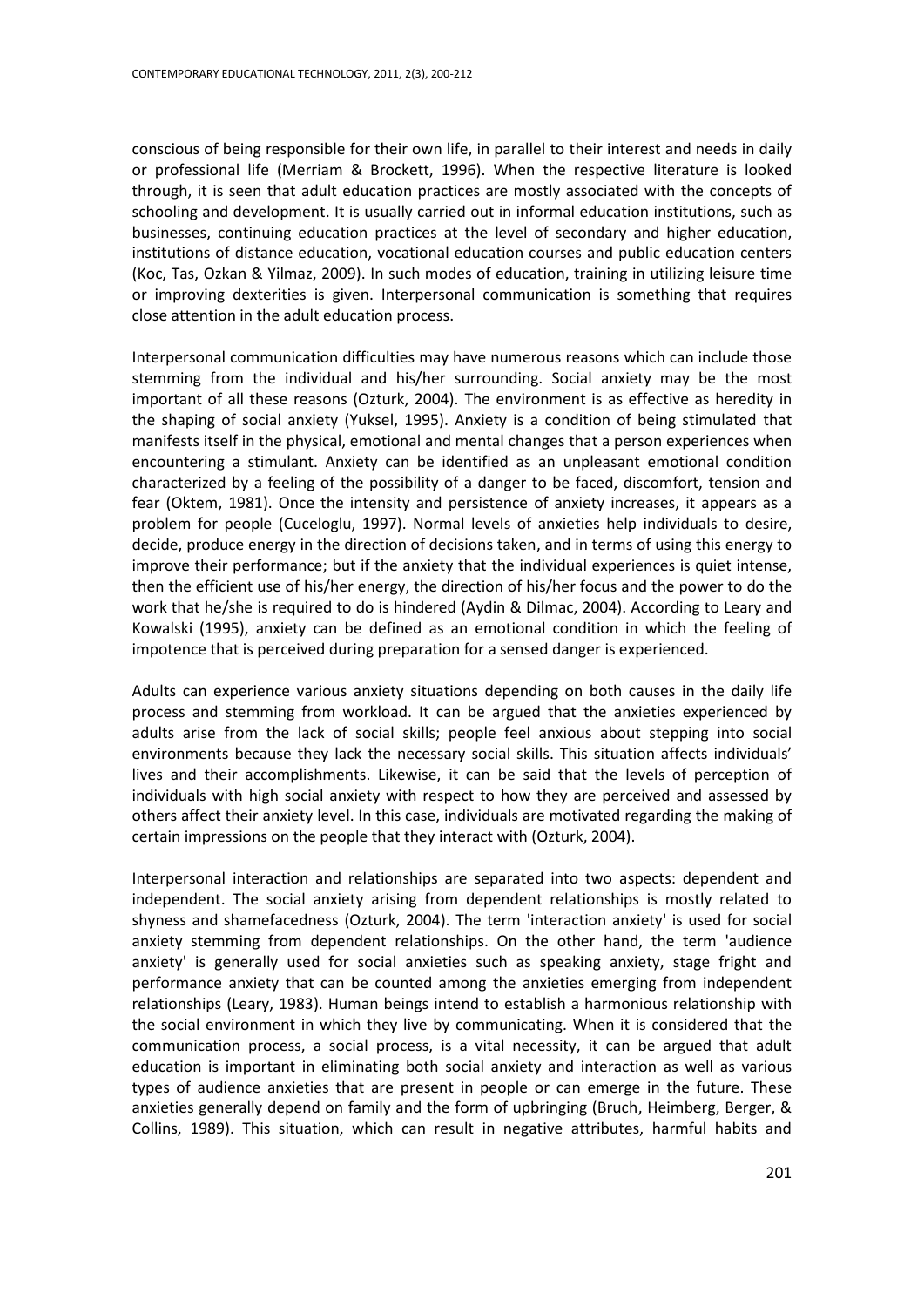addictions, can transform an individual into an adult with high anxiety levels who cannot establish a healthy relationship with others.

It is possible to talk about negative effects of computers and particularly the Internet such as having high levels of anxiety, being antisocial, and over-fondness for or dependence on anything that can be harmful, as well as their positive effects on individuals and society in the present day (Calik & Cinar, 2009; Kelleci, 2008; Khasawneh & Al-Awidi, 2008; Weiner, 1996). Internet addiction can be counted as one of these negative effects (Chou, Condron, & Belland, 2005).

Internet addiction is a term that denotes the harmful and uncontrolled use of the Internet. In recent years, Internet addiction has begun to be dealt with as a psychological problem by relating to various psychological issues. In particular, educators, psychology consultants, psychologists and psychiatrists have turned towards various forms of research on the issue. The concept of Internet addiction, which began to be used in 1995 for the first time, has become associated with various terms in recent years, such as "net addiction", "Internet addiction", "online addiction", "Internet addiction disorder", "pathologic Internet use" and "cyber disorder" (Eichenberg & Ott, 1999). Although Internet addiction does not yet have a standard definition (Chou, Condron, & Belland, 2005), its most basic symptoms can be described as not being able to set a limit to Internet use, persisting in its use despite social or academic damage and feeling an intense anxiety when limiting access to the Internet (Ozturk, Odabasioglu, Eraslan, Genc, & Kalyoncu, 2007).

Internet addiction is not still be defined as a disease by the "Diagnostic and Statistical Manual of Mental Disorders", published in 1994 by the American Psychiatric Association. It is referred to with the abbreviation of "DSM IV" (Arisoy, 2009). Pathological gambling is said to be the closest disorder to Internet addiction (Ozturk et al, 2007). Young, who first came up with the definition of Internet addiction and put forward the first diagnostic criteria, became convinced that "pathological gambling", which is included under the title of impulse control disorders in DSM IV, is the closest disorder to Internet addiction that does not involve the abuse of any substance (Greenfield, 1999; cited in Arisoy, 2009).

As a result, the lack of social skills and the anxiety people feel when participating in social environments due to their lack of social skills, can be argued as underlying interaction and audience anxiety. Considering the socialization problems that Internet addiction causes in individuals, it can be conceived that there might be a correlation between Internet addiction on the one hand and interaction and audience anxiety on the other.

If Internet addiction is considered one of the significant problems faced by modern societies, it is important to determine the causes of this addiction and what is needed to keep it under control. In this respect, determining the relationship between Internet addiction and interaction and audience anxiety is essential in terms of examining Internet addiction more closely. Internet addiction and the interaction and audience anxiety can be effective for an adult to lead a healthy life socially.

Starting from this premise, the purpose of this research was to identify the interaction and audience anxiety levels of adults, and to determine what kind of relationship exists between these and Internet addiction. The following questions were addressed: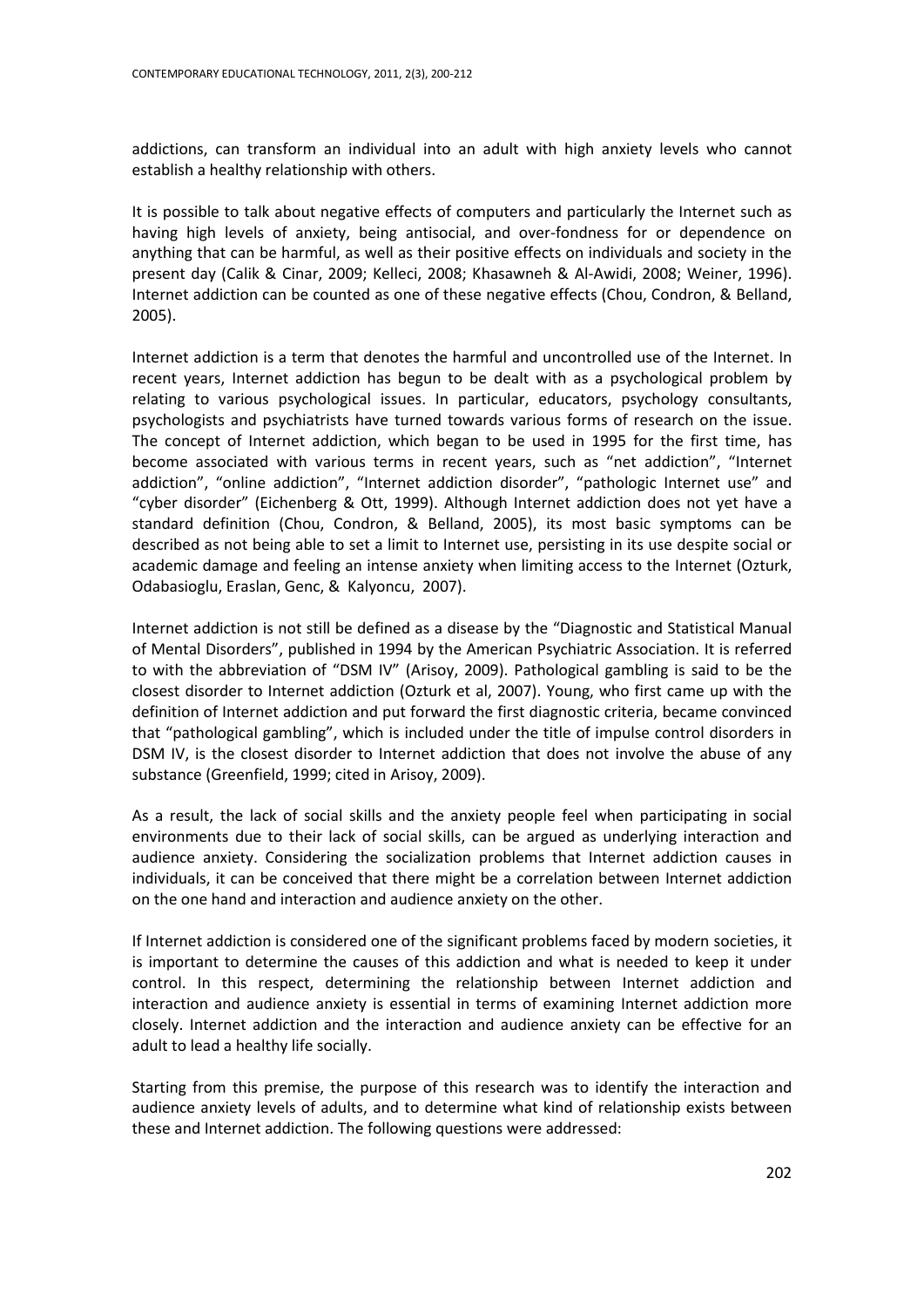- 1. How serious are interaction anxiety and audience anxiety among adults?
- 2. Are the interaction anxiety and audience anxiety levels of adults differentiated in terms of the variables of age group, occupation, and gender?
- 3. Is there a relationship among Internet addiction, interaction anxiety, and audience anxiety levels of adults?

#### **Methods**

#### **Research Model**

This research was performed as a descriptive study. As well known, descriptive studies are intended to describe the situation of interest. In addition, this models aims to describe a current situation as it is with an objective approach (Karasar, 1999; Roscoe, 1975). In this sense, the present study attempted to identify what kind of a correlation exists between the Internet addiction and interaction7audience anxiety of adults.

# **Study Group**

Adults who are at the age of 20 and above and living in the city center of Kirsehir constituted the research population. Simple random sampling, one of the various methods of random sampling, was employed for determining the study group. In order to be able to reach individuals of different age groups, the scale forms were distributed to university students to be answered both by themselves and by their parents, and also to elementary school and high school students to be answered by their parents. In addition, some scale forms were also given to two Internet cafes to be distributed among volunteers. A total of 1,300 scale forms were distributed in this way. However, only 621 forms were returned. Thus, 621 individuals at the age of 20 and above in Kirsehir city center constituted the study group of this research. However, 236 applicants among those individuals, who stated that they never used Internet, were excluded from the scope of the research. Thus, the study group consisted of 384 adults in total including 185 women and 199 men. The distribution of the study group with respect to age and occupation is summarized in Table 1.

| <b>Age Groups</b> | <b>Student</b> | Worker | <b>Unemployed</b> | <b>Housewife</b> | <b>Retired</b> | <b>Total</b> |
|-------------------|----------------|--------|-------------------|------------------|----------------|--------------|
| $20 - 29$         |                |        |                   | 20               |                | 101          |
| 30-39             |                | 75     |                   | 32               |                | 116          |
| 40-49             |                | 69     |                   | 21               |                | 99           |
| 50 and over       |                | 17     | 18                | 14               | 16             | 68           |
| <b>Total</b>      | 84             | 163    | 30                | 87               | 20             | 384          |

Table 1. The Distribution of the Study Group with Respect to Age and Occupation Types

#### **Data Collection Instrument**

"The Interaction and Audience Anxiety Scale" was used for measuring the interaction and audience anxiety levels of adults, and the "Internet Addiction Scale" was used for assessing their Internet addiction levels. "The Interaction and Audience Anxiety Scale", which was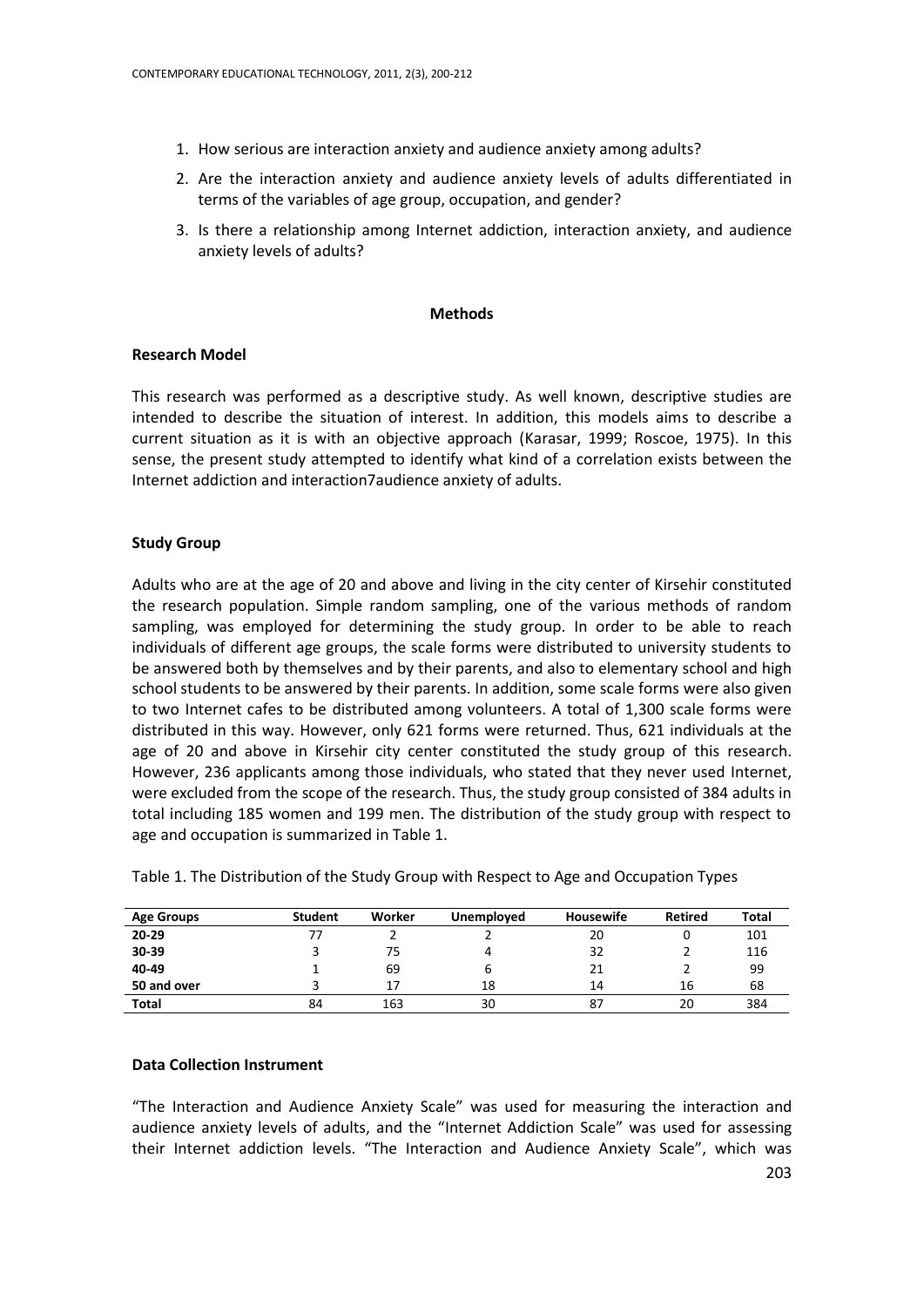developed by Leary (1983) and adapted into Turkish by Ozturk (2004) by whom its validity and reliability studies were conducted, was employed to determine the social anxiety levels of adults. The original scale consisted of 27 items, including 15 for interaction anxiety and 12 for audience anxiety. Cronbach's Alpha value of the sub-scale of interaction anxiety was calculated as .82 and the Alpha value of the sub-scale of audience anxiety was calculated as .87. Cronbach's Alpha value for the whole scale was calculated to be .91.

The Internet addiction scale was employed, which was designed by Hahn and Jerusalem (2001) and intended for determining the Internet addiction levels of adults. Its original name was "Skala zur Erfassung der Internetsucht" and it was adapted into Turkish. The original scale developed by Hahn and Jerusalem consisted of 20 items in total and 5 factors as 4 questions for each factor. The internal consistency coefficient (Cronbach's Alpha) of the first factor, named "the Loss of Control", is .82. The internal consistency coefficient of the second factor is called "the Signs of Giving Up" and is .83. The internal consistency coefficient of the third factor is called "the Improvement of Tolerance" and is .81. The internal consistency coefficient of the fourth factor is called "the Negative Result in Study and Efficiency" and is .83. Finally, the internal consistency coefficient of the last factor is called "the Negative Results in Social Relationships" and is .82. The internal consistency coefficient for the whole scale is .93.

As a result of the adaptation study, the Internet addiction scale consisted of 19 items and 3 factors in the Turkish culture. First of all, Kaiser-Meyer-Oklin (KMO) and Bartlett test analyses were conducted on the data to test the structural validity of the scale and KMO=.919, and the value of Bartlett test was identified as  $x^2 = 6087.383$ ; sd=171 (p<,000). It was stated that the items incorporated into the scale were amassed in three factors and the total variance explained its 68%. As a result of the confirmatory factor analyses, it was determined that the model showed acceptable compatibility. Intended for estimating the distinctiveness power of items, correlations among scores attained from each item and scores acquired from factors were calculated and each item was detected to be in a significant and positive correlation with its factor score. Internal consistency analyses were carried out to estimate the reliability of the scale. Accordingly, internal consistency coefficients of factors were valued between .887 and .926 and the internal consistency coefficient for the scale in general is .858.

# **Data Analysis**

Each item in the interaction and audience anxiety scale was scaled as Not Reflecting at All (1), Reflecting Very Little (2), Partially Reflecting (3), Reflecting So Much (4) and Completely Reflecting (5). Due to the scale's structure, averages of the responses given by students to 5 point Likert Type Scale for three sub-factors were calculated one by one. The increase in averages indicates that the Internet addiction level is high and the decrease in averages indicates that the addiction level is low. The scores obtained in response to answers given by individuals to 5-point Likert type scale do not display a standard characteristic owing to differences in the number of items in sub-factors. Hence, converting the obtained raw scores into standard scores in a way that the lowest one will be 20 point and the highest will be 100 was deemed suitable. The following formula can be utilized in conversion of raw scores into standard scores: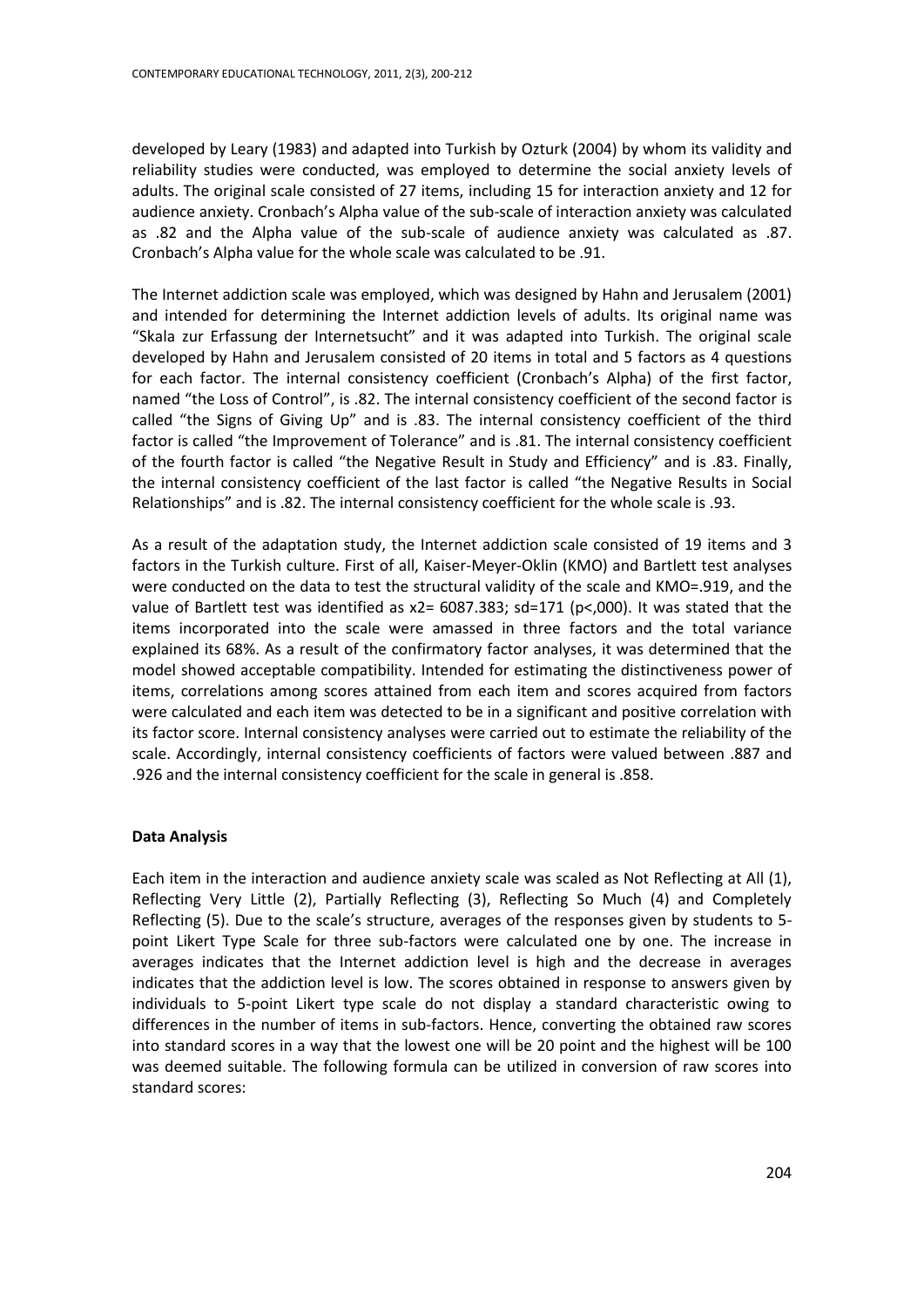$X_{\text{standardscore}} = \frac{Xrawscore}{ArticleNumberofScale} \cdot x20$ 

The obtained point differences were divided into 5 (100-20=80/5=16) and the point interval for levels were calculated. Since the scales used in the study were 5-point Likert type, their level intervals had to be equal (Balci, 1997) and the point totals given to each item in the scales were standardized between 20-100. According to this point interval, levels were determined as follows: 20-35: Very Low; 36-51: Low; 52-67: Medium; 68-83: High; 84-100: Very High. However, since the levels formed in this way are very little, it was found suitable to unite the levels of "Very Low" and "Low", and "High" and "Very High". At this frame, the levels corresponding to the scores obtained from sub-scales can be summarized as 20-51: Low interaction and audience anxiety; 52-67: Medium interaction and audience anxiety; 68-100: High interaction and audience anxiety.

In this respect, the interaction and audience anxiety levels of adults were examined by using the arithmetic average, standard deviation, t-test, ANOVA and Scheffe analyses. The correlation between interaction and audience anxieties and Internet addiction was examined via Pearson r correlation analysis. The p<.05 level was found sufficient for the significance of inter-factor correlation.

#### **Results**

#### **Interaction and Audience Anxiety Levels of Adults**

The interaction and audience anxiety levels of adults as measured in the present study are summarized in Table 2.

| Table 2. The Interaction and Anxiety Levels of Adults |  |
|-------------------------------------------------------|--|
|                                                       |  |

| <b>Variables</b>           |          |       | Min<br>S.S |      |        | Levels (f/%) |      |    |      |    |      |
|----------------------------|----------|-------|------------|------|--------|--------------|------|----|------|----|------|
|                            | Max<br>N | LOW   |            |      | Middle |              | High |    |      |    |      |
| <b>Interaction Anxiety</b> | 384      | 43.26 | 11.8       | 20.0 | 88.57  | 310          | 80.7 | 56 | 14.6 | 18 | 4.7  |
| <b>Audience Anxiety</b>    |          | 46.63 | 17.6       | 20.0 | 100.00 | 254          | 66.1 | 84 | 21.9 | 46 | 12.0 |

As seen in Table 2, the interaction anxiety scores of adults varied between 20.00 and 88.57 and their average was 43.26. When the data regarding the interaction anxiety levels is examined, it is observed that only 4.7% of adults have high interaction anxiety, 14.6% of them have medium interaction anxiety, and 80.7% have low interaction anxiety. The audience anxiety scores of adults, on the other hand, varied between 20.00 and 100.00; its average is 46.63. When the data regarding the audience anxiety levels is examined, it is observed that 12.0% of adults have high audience anxiety, 21.9% of them have medium audience anxiety, and 66.1% have low audience anxiety. According to these figures, it can be said that adults both have quite low interaction and audience anxiety levels but their audience anxiety levels are higher than interaction anxiety levels.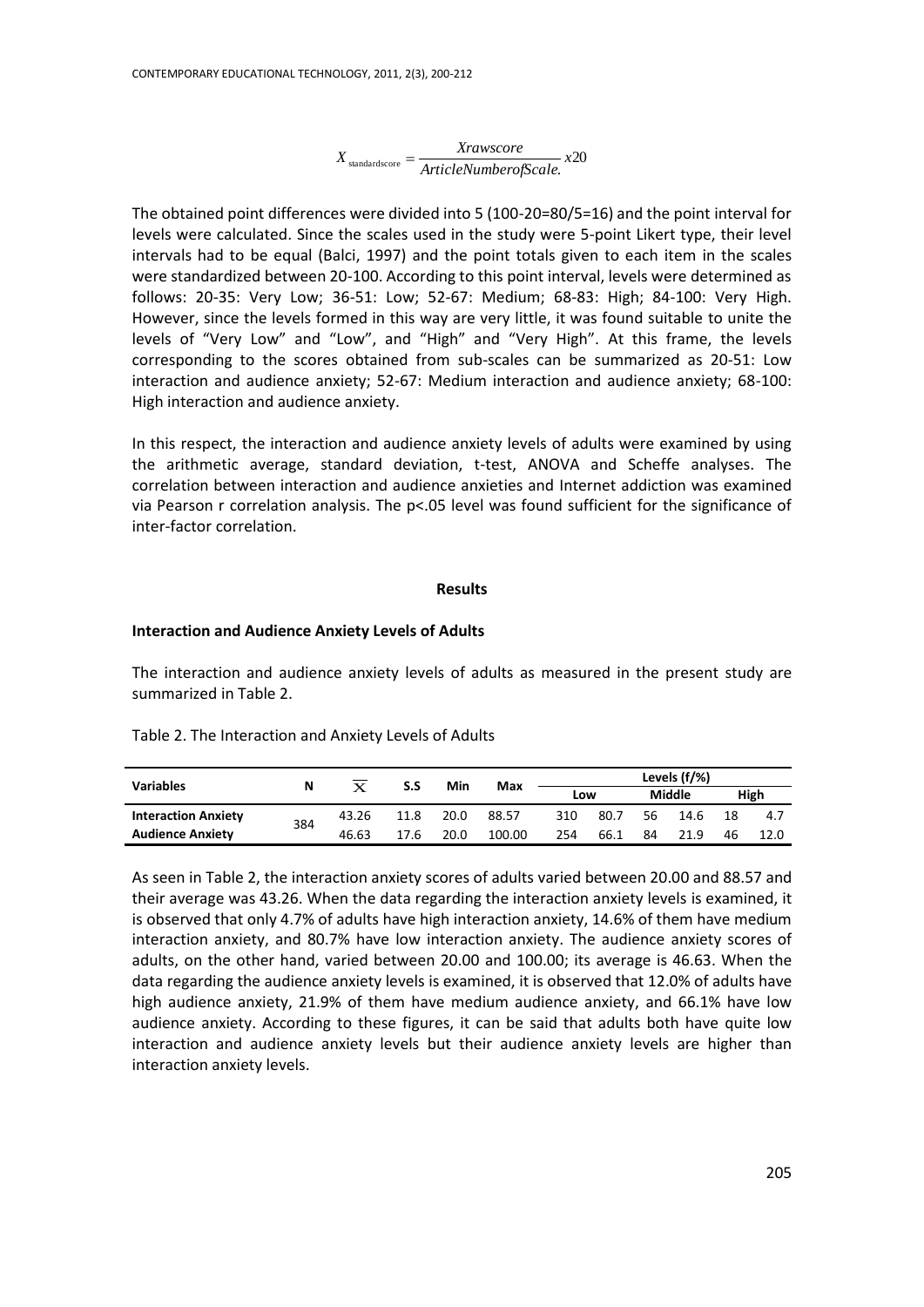# **Interaction and Anxiety Levels of Adults According to the Variables of Age Group, Gender and Occupation**

The findings concerning the interaction and anxiety levels of adults with respect to age groups are summarized in Table 3.

| <b>Age Groups</b> | N   |          | <b>Interaction Anxiety</b> | <b>Audience Anxiety</b> |       |  |  |
|-------------------|-----|----------|----------------------------|-------------------------|-------|--|--|
|                   |     | $\bf{x}$ | Ss                         | $\bf{x}$                | Ss    |  |  |
| 20-29             | 101 | 48.08    | 13.60                      | 53.93                   | 18.03 |  |  |
| 30-39             | 116 | 40.75    | 11.76                      | 44.22                   | 16.90 |  |  |
| 40-49             | 99  | 41.47    | 10.08                      | 42.70                   | 16.32 |  |  |
| 50 and over       | 68  | 42.96    | 8.81                       | 45.67                   | 16.82 |  |  |
| Total             | 384 | 43.26    | 11.76                      | 46.64                   | 17.56 |  |  |

Table 3. The Interaction and Anxiety Levels of Adults with Respect to Age Groups

When Table 3 is examined, it is seen that the age group with the highest interaction and audience anxiety levels among adults is the 20-29. The age group with the lowest interaction anxiety levels is the 30-39, and the age group with the lowest audience anxiety levels is the 40- 49. The outcomes of variance analysis and the Scheffe test conducted in order to determine the effect of age group variable on the interaction and audience anxiety levels are summarized in Table 4.

Table 4. The Effect of Age Groups on the Interaction and Anxiety Levels of Adults

|                               | sv                                            | SS                    | df       | МS                  |       | р    | <b>Scheffe</b>                        |
|-------------------------------|-----------------------------------------------|-----------------------|----------|---------------------|-------|------|---------------------------------------|
| <b>Interaction</b><br>Anxiety | <b>Between Groups</b><br><b>Within Groups</b> | 3395.612<br>49557.827 | 3<br>380 | 1131.871<br>130.415 | 8.679 | .000 | Between 20-29 age<br>group and others |
|                               | Total                                         | 52953.439             | 383      |                     |       |      |                                       |
| <b>Audience</b>               | <b>Between Groups</b>                         | 7655.209              | 3        | 2551.736            | 8.781 | .000 | Between 20-29 age                     |
| Anxiety                       | <b>Within Groups</b>                          | 110431.533            | 380      | 290.609             |       |      | group and others                      |
|                               | Total                                         | 118086.742            | 383      |                     |       |      |                                       |

As seen in Table 4, age groups of adults revealed a significant difference on both interaction and audience anxiety levels (Interaction:  $F_{(3-380)}=8.679$ ; p<.001; Audience:  $F_{(3-380)}=8.781$ ; p<.001). According to the Scheffe analysis performed, the significant difference that age groups brought out on the interaction and audience anxiety levels stems from the 20-29 age group. The average of the 20-29 age group with regard to interaction anxiety levels is  $\overline{X}$  =48.05, the average regarding audience anxiety levels is  $\overline{X}$  =59.93. These averages are much lower in other age groups. According to these findings, it can be said that the interaction and audience anxiety levels of adults in the 20-29 age group are significantly higher compared to older age groups.

The second demographic variable, whose effect was investigated in the present study, was occupation of respondents. The findings regarding the interaction and audience anxiety levels of adults with respect to occupation groups are summarized in Table 5.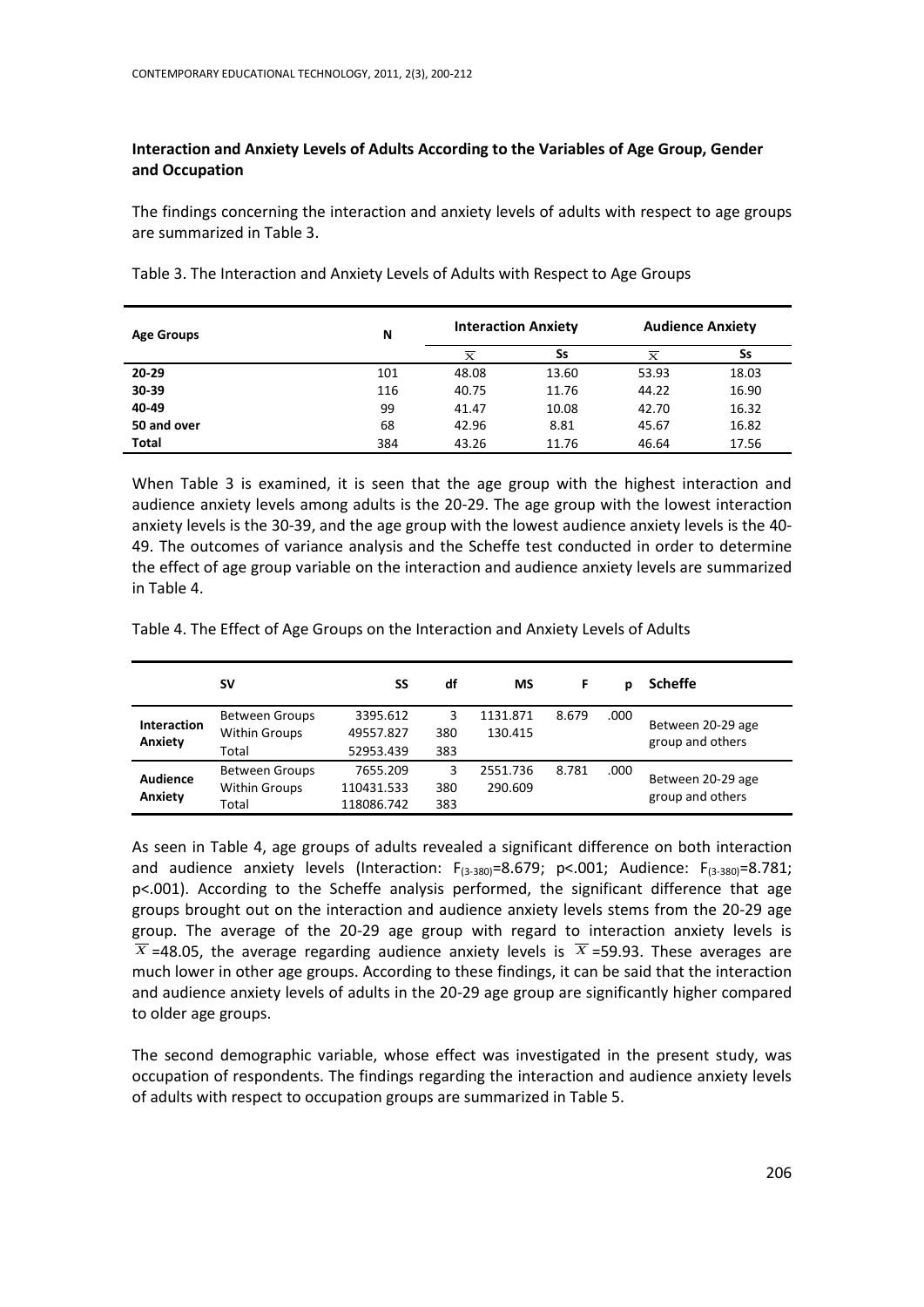| <b>Occupation Groups</b> | N   |          | <b>Interaction Anxiety</b> | <b>Audience Anxiety</b> |        |  |
|--------------------------|-----|----------|----------------------------|-------------------------|--------|--|
|                          |     | $\bf{x}$ | Ss                         | $\mathbf{x}$            | Ss     |  |
| <b>Student</b>           | 84  | 49.86    | 13.30                      | 56.90                   | 18.32  |  |
| Worker                   | 163 | 41.19    | 10.46                      | 43.29                   | 15.58  |  |
| Unemployed               | 30  | 41.71    | 8.75                       | 42.73                   | 16.344 |  |
| <b>Housewife</b>         | 87  | 41.49    | 11.44                      | 45.68                   | 16.88  |  |
| <b>Retired</b>           | 20  | 42.29    | 11.12                      | 40.82                   | 18.87  |  |
| <b>Total</b>             | 384 | 43.6     | 11.76                      | 46.64                   | 17.56  |  |

Table 5. The Interaction and Anxiety Levels of Adults with Respect to Occupation Groups

When Table 5 is examined, it is seen that the group with the highest interaction and anxiety levels among adults is students. The group with the lowest anxiety level in terms of interaction anxiety is the employees group and the group with the lowest anxiety levels in terms of audience anxiety is the unemployed group. The outcomes of variance analysis and the Scheffe test carried out to detect the effect of occupation groups on the interaction and audience anxiety levels are summarized in Table 6.

Table 6. The Effect of Occupation Groups on the Interaction and Anxiety Levels of Adults

|                               | sv                                                     | SS                                    | df              | МS                  | F      |      | <b>Scheffe</b>                 |
|-------------------------------|--------------------------------------------------------|---------------------------------------|-----------------|---------------------|--------|------|--------------------------------|
| <b>Interaction</b><br>Anxiety | <b>Between Groups</b><br><b>Within Groups</b><br>Total | 4722.455<br>48230.983<br>52953.439    | 4<br>379<br>383 | 1180.614<br>127.259 | 9.277  | .000 | Between students<br>and others |
| Audience<br>Anxiety           | <b>Between Groups</b><br><b>Within Groups</b><br>Total | 11895.923<br>106190.820<br>118086.742 | 4<br>379<br>383 | 2973.981<br>280.187 | 10.614 | .000 | Between students<br>and others |

As seen in Table 6, occupation groups of adults revealed a significant differentiation on both interaction and audience anxiety levels (Interaction:  $F_{(4-379)}=9.277$ ; p<.001; Audience:  $F_{(4-479)}=9.277$  $_{379}$ =10.614; p<.001). According to the Scheffe analysis performed, the significant difference that occupation groups brought out on the interaction and audience anxiety levels stems from the student group. The average of the student group with regard to interaction anxiety levels is  $\overline{X}$  =49.86, the average regarding audience anxiety levels is  $\overline{X}$  =56.90. These averages are much lower in other occupation groups. Accordingly, it can be argued that the interaction and audience anxiety levels of adults in the student group are significantly higher compared to other occupation groups.

Findings regarding the interaction and audience anxiety levels of adults with respect to gender are summarized in Table 7.

| <b>Variables</b>           |                | N          | X              | Ss             |       | sd  |      |
|----------------------------|----------------|------------|----------------|----------------|-------|-----|------|
| <b>Interaction Anxiety</b> | Female<br>Male | 185<br>199 | 43.61<br>42.93 | 13.29<br>10.16 | .563  | 382 | .573 |
|                            | Female         | 185        | 48.07          | 18.87          |       |     |      |
| <b>Audience Anxiety</b>    | Male           | 199        | 45.31          | 16.18          | 1.542 | 382 | .573 |

Table 7. The Effect of Gender on the Interaction and Anxiety Levels of Adults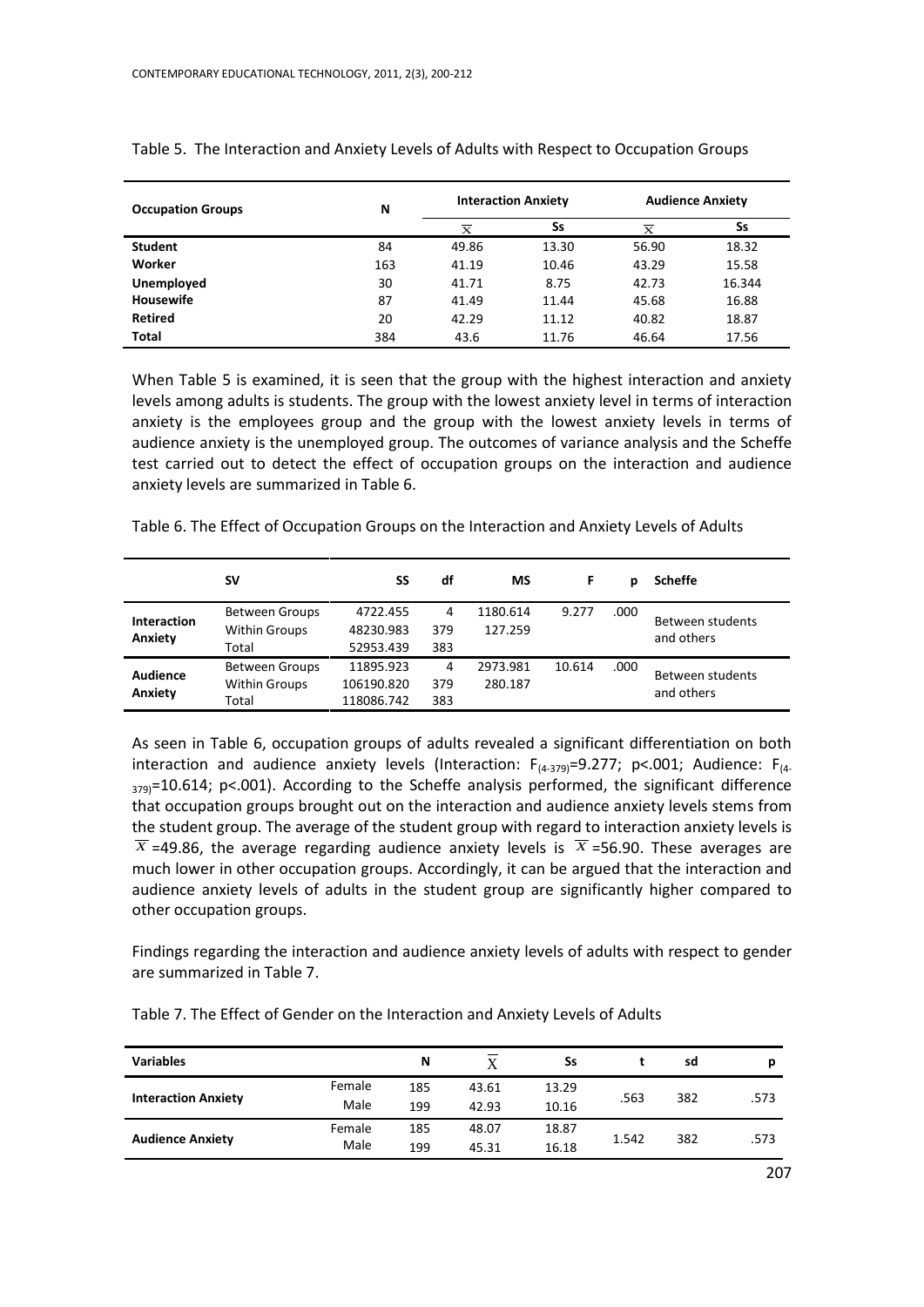As seen in Table 7, there is no significant difference between interaction and audience anxieties with respect to the gender of adults (Interaction:  $t_{(1-382)}$  =0.563; p>.05; Audience:  $t_{(1-1282)}$  $382$ <sup>=1.542; p>.05).</sup> According to this, it can be stated that gender does not differentiate the interaction and audience anxiety levels of adults.

### **Relationship between Interaction/Audience Anxiety and Internet Addiction**

The findings concerning the correlation between the interaction and audience anxiety levels and Internet addiction levels of adults are summarized in Table 8.

Table 8. The Relationship between the Interaction and Audience Anxiety Levels and Internet Addictions of Adults

| <b>Internet Addictions</b>            |           | Interaction<br>Anxiety | Audience<br>Anxiety      |
|---------------------------------------|-----------|------------------------|--------------------------|
| Loss of control                       | Pearson r | $.227$ (**)            | $.219$ <sup>**</sup> )   |
| Desire to remain online more          | Pearson r | .032                   | $.136$ <sup>(**)</sup> ) |
| <b>Negativity in social relations</b> | Pearson r | .054                   | $.151$ <sup>**</sup> )   |
| <b>Total</b>                          | Pearson r | $.171$ (**)            | $.265$ (**)              |

N=384; \* p<.05, \*\* p<.01.

When Table 8 is examined, although the extent of the relationship between the total scores of Internet addiction of adults and both their interaction ( $r=.171$ ,  $p<.01$ ) and audience ( $r=.265$ , p<.01) anxiety levels is low, there is a positive correlation at a significant level. When examined with respect to factors, there is a positive correlation at a significant level between the loss of control factor and both interaction ( $r=227$ ,  $p<01$ ) and audience anxieties ( $r=219$ ,  $p<01$ ); the factors of the desire to remain online more  $(r=.136, p<.01)$  and negativity in social relations  $(r=.151, p<.01)$  and audience anxiety levels. As a result, it can be argued that, as both interaction and audience anxiety levels increase, so do the Internet addiction levels of adults using the Internet.

#### **Discussion and Conclusion**

Both the interaction and audience anxiety levels of adults in this study were found to be quite low. However, their audience anxiety levels are higher than interaction anxiety levels. Based on this finding, it can be said that individuals consider themselves socially skilful and their social interaction anxieties fall accordingly. The existence of many variables that can affect social anxiety, both directly and indirectly, can be mentioned. One of them is the social environment where people live in. It can be asserted that the physical nature and population of a social environment can be essential in the anxiety levels of people and may affect an individual's strategies to present himself/herself to the society. As a matter of fact, the city where research was carried out can be regarded as a small social environment. Owing to the fact that people can constantly see each other in limited and small social environments, they experience "visual acquaintance" and do not consider themselves strangers to each other so that they can interact in a quite comfortable fashion. Likewise, the fears of "I may make a mistake" or "it will be inappropriate" can be high due to this visual acquaintance. This situation can increase audience anxiety levels.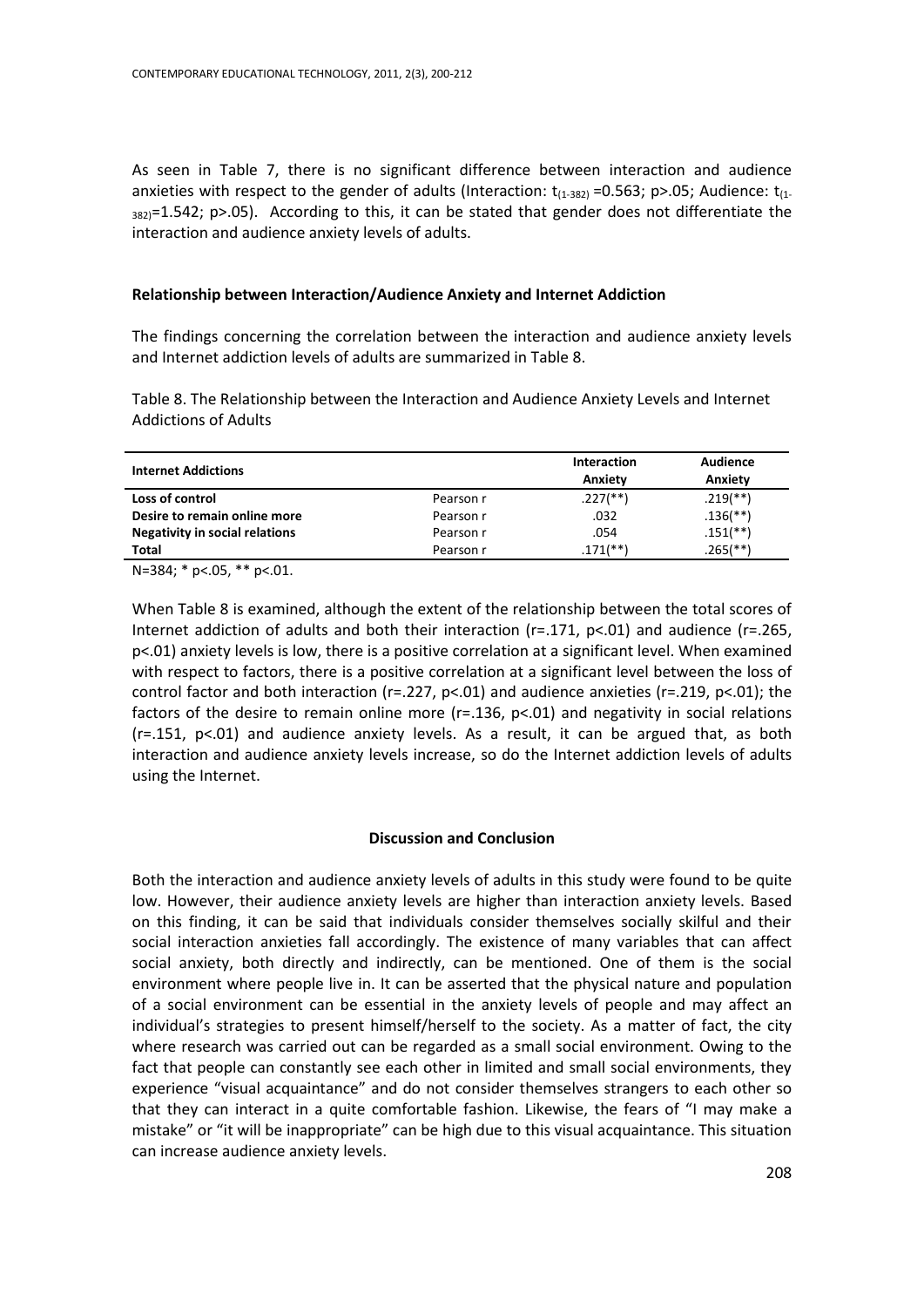The research conducted by Leary (1995) seems to support this finding. According to Leary, human beings tend to make a better impression on others in social context or environment. Similarly, if there are negative attributes such as the anxiety to be favored by society, insecurity and narcissism, an individual's strategies to present himself/herself are effective in eliminating them. By using these strategies, individuals try to leave the positive impression they desire on society. In Sanz and Grana's (1994) research conducted in Spain, they inferred that in case of individual act, affected by expectations of social environment, they become shy individuals with low self-respect. On the other hand, the ones who live at peace with social life become more social individuals with higher self-respect.

The interaction and audience anxiety levels of adults between the ages of 20-29 are significantly higher than the interaction and audience anxiety levels of other adults older than 29. It appears that there exists a correlation between the social status that people possess and anxiety levels. When it is considered that, in general, the 20-29 age group consists of university students or young adults who have just begun to work or make an effort to become firmly established in their occupation, anxiety over the future and the existence of fears that can develop accordingly may be important in interpersonal relationships. It can be argued that individuals aged 29 or over are generally adults who have started to work, got married and got their life in order, and fewer uncertainties apply in these individuals' lives compared to younger individuals. Thus, Pontari and Schlenker (2000) put forward similar outcomes in their study. The anxiety levels of people who have a job turned out to be lower than people with no job. Individuals display introverted behavior as their activities decrease and demonstrate extroverted behavior as their activity increases in settings of interpersonal communication. The emergence of this situation could stem from the fact that these adults, aged 29 and above, generally have a job.

The interaction and audience anxiety levels of adults in the student group are significantly higher than other occupation groups when looked at with respect to professions. As also explained above, this finding puts forward the significance of experiencing future anxiety in interpersonal communication. Alongside experiencing future anxiety, the fear of negative evaluation by others could result in the increase of interaction and audience anxiety levels. In other words, it can be said that the fear of negative evaluation that university students have may result in interaction and audience anxieties. Therefore, Ozturk (2004) reported similar outcomes in his study and emphasized that teenagers' fear of negative evaluation may lead to social anxiety in them.

The gender factor does not differentiate the interaction and audience anxiety levels of adults. The gender factor can throw up different results in the respective literature in terms of social anxiety. As a matter of fact, Oztas (1996) and Gumus (1997) found in the studies they performed that social anxiety levels do not differentiate according to gender. It is also possible to come across research where the gender factor differentiates social anxiety. Palanci and Ozbay (2003) attempted to explain social anxieties that university students experienced via distinct variables; and as a result of their research, it was found that they were higher but not in favor of men.

There is a positive correlation at a significant level between the interaction and audience anxiety levels and Internet addiction. In other words, as both interaction and audience anxiety levels increase, the Internet addiction levels of adults using the Internet increase as well. Due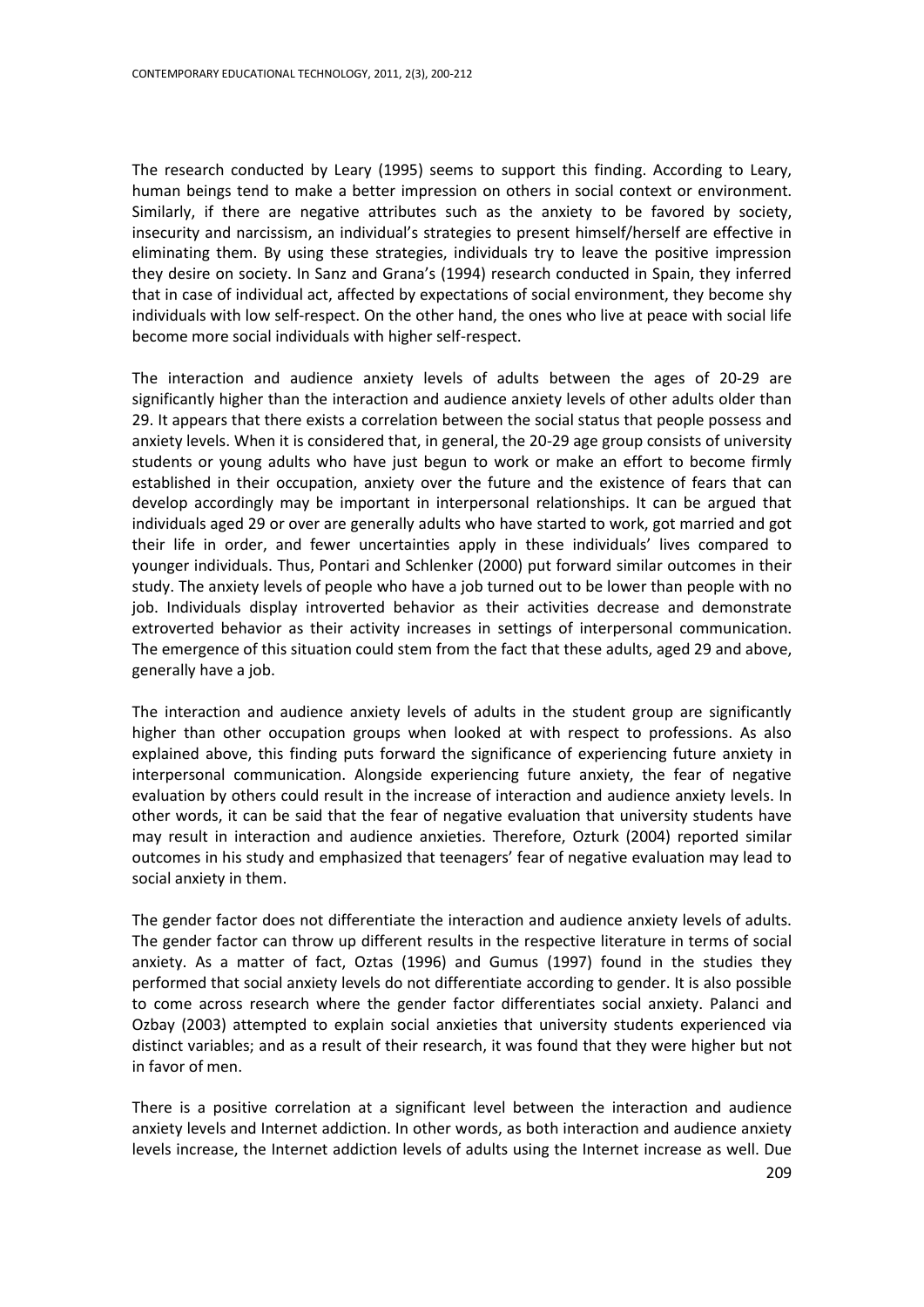to the fact that interaction and audience anxieties hinder adults in establishing face to face communication in their social life, these individuals prefer establishing relationships over the Internet more by hiding their identities and personalities, as maybe a different individual might have resulted in that these individuals became addicted to the Internet in time. Arisoy (2009) states that epidemiological research carried out regarding Internet addiction suggested that 50% of Internet addicts also have another psychiatric disorder.

# **Recommendations**

When it is taken into consideration that the interaction and audience anxiety levels of adults between the ages of 20-29 are higher than in other adults and that there is also a positive correlation between these anxiety levels and Internet addiction, it can be said that it is necessary to take both social precautions and guidance precautions directed at decreasing the future anxieties experienced, especially by the individuals who have just started their adult lives. Within this framework, it can be suggested that universities establish units directed to watching their students and to providing both professional and psychological guidance after graduation. In addition to this, it can be suggested to establish similar units within the Ministry of Labor and Social Security.

Given the possible negative influences of interaction and audience anxiety levels and of Internet addiction on both individuals and society, new studies should be conducted in which different demographic variables and educational interventions are applied in order to explore these two important concepts better. Also, new studies should be conducted to make crosscultural comparisons among different societies.

# **References**

- Arisoy, O. (2009). Internet addiction and its treatment. *Current Approaches in Psychiatry*, *1*(1), 55-67.
- Aydin E. & Dilmac, B. (2004). Matematik kaygisi [Math anxiety]. In M. Gurse (Ed.), *Egitime ilişkin cesitlemeler*. Konya: Egitim.
- Bruch, M. A. Heimberg, R. G, Berger, P., & Collins, T. M. (1989). Social phobia and perceptions of early parental and personal characteristics. *Anxiety Research*, *2*, 57-65.
- Chou, C., Condron, L., & Belland, J. C. (2005). A review of the research on Internet addiction. *Educational Psychology Review*, *17*(4), 363-388.
- Cuceloglu, D. (1997). *İnsan ve davranisi [Human and its behavior]*. (7th edition). Istanbul: Remzi.
- Calik, D. & Cinar, O. P. (2009, Aralik). Gecmisten gunumuze bilgi yaklasimlari, bilgi toplumu ve Internet [Information approaches, information society and the Internet from past to present]. *XIV.Conference of Internet in Turkey*, Istanbul: Bilgi Universitesi.
- Eichenberg, C. & Ott, R. (1999). Internetabhängigkeit: Massenphänomen oder erfindung der medien? *19, 106-111*. Retrieved 9 February 2011 fro[m http://www.heise.de/ct/99/19/](http://www.heise.de/ct/99/19/) 106/
- Ellis, R. (1994). *The study of second language acquisition*. Oxford: Oxford University Press.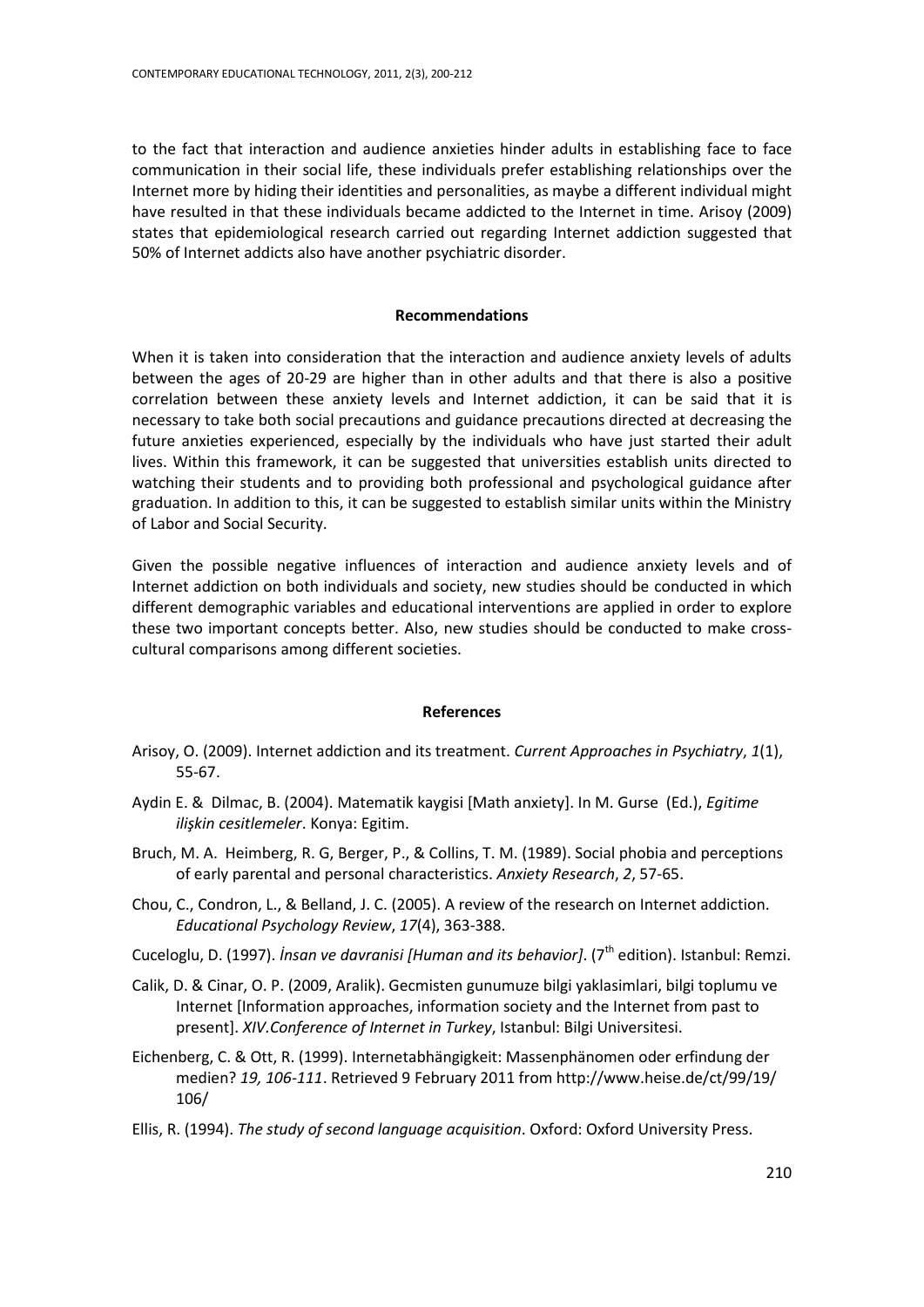- Greenfield D. N. (1999). Psychological characters of compulsive Internet use: A preliminary analysis. *Cyberpsychology Behavior*, *2*, 403-412.
- Gumus, A. (1997). Universite ogrencilerinin sosyal kaygi duzeylerinin cesitli degiskenlere gore incelenmesi [An Examination of social anxiety levels of university students according to various variables]. Unpublished master's thesis. Ankara: Gazi University.
- Hahn, A. & Jerusalem, M. (2001). *Internetsucht: Reliabilität und validität in der onlineforschung*. Retrieved 14 February 14 2011 fro[m http://psilab.educat.hu-berlin.de/ssi/](http://psilab.educat.hu-berlin.de/ssi/) publikationen/ Internetsucht\_onlineforschung\_2001b.pdf
- Kelleci, M. (2008).The effects of Internet use, cell phones and computer games on mental health of children and adolescents. *TAF Preventive Medicine Bulletin*, *7*(3),253-256.
- Khasawneh, O. M. & Al-Awidi, H. M. (2008). The effect of home computer use on Jordanian children: A Parental Perspective. *Journal of Educational Computing Research*. *39*(3), 267-284.
- Koc, M., Tas, S., Ozkan, H.H., & Yilmaz E. (2009). *Turkiye'de yetiskin ve yasam boyu egitime yonelik lisans program onerisi [An undergraduate program proposal for adult and lifelong education in Turkey].* Retrieved 27 February 2011 from<http://oc.eab.org.tr/> egtconf/ pdfkitap/pdf/339.pdf
- Leary, M. (1995). *Self-presentation: Impression management and interpersonal behavior*. Wisconsin: Brown & Benchmark.
- Leary, M.(1983). Social anxiousness: The construct and its measurement. *Journal of Personality*, *47*, 66-75
- Merriam, S. B. & Brockett, R. G. (1996).*The profession and practice of adult education*. San Francisco, CA: Jossey-Bass.
- Oktem, O. (1981). *Anksiyetenin* ogrenmeye ve hafizaya etkisi [Effect of anxiety in learning and memory]. Istanbul: Guryay.
- Oztas, T.(1996). A cross-cultural study of social anxiety in university student. Unpublished master's thesis. Istanbul. Bogazici University.
- Ozturk, A. (2004). Sosyal kaygiya ilişkin kendini sunma modeli [The self-presentation model of social anxiety]. Yayinlanmamis doktora tezi. Ankara: Gazi Universitesi.
- Ozturk, O., Odabasioglu, G., Eraslan, D., Genc Y., & Kalyoncu, O. A. (2007). Internet addiction: Clinical aspects and treatment strategies. *Journal of Dependence, 8*, 36-41.
- Palanci, M. & Y. Ozbay. (2003, Eylul). *Universite ogrencilerinde sosyal anksiyetenin kontrol algisi, sosyal ozyeterlik, incinebilirlik ve basacikma davranislari ile yordanabilirliği [Control perception of social anxiety in university students, predictability of injury of social self-efficacy and coping behavior]*. 7th Congress of National Counseling and Guidance. Malatya.
- Pontari, B.A. & Schlenker, B.R. (2000). The influence of cognitive load on self- presentation can cognitive busyness help as well as harm social performance. *Journal of Personality and Social Psychology, 78*(6), 1092-1108.
- Sanz, J. & Grana, J.L. (1994). Auto observacion en adolescentes: Los problemas de la escales de auto- observacion de synder en poblacones no adultas. *Anuario de Psicologia*, *60*, 63-79.